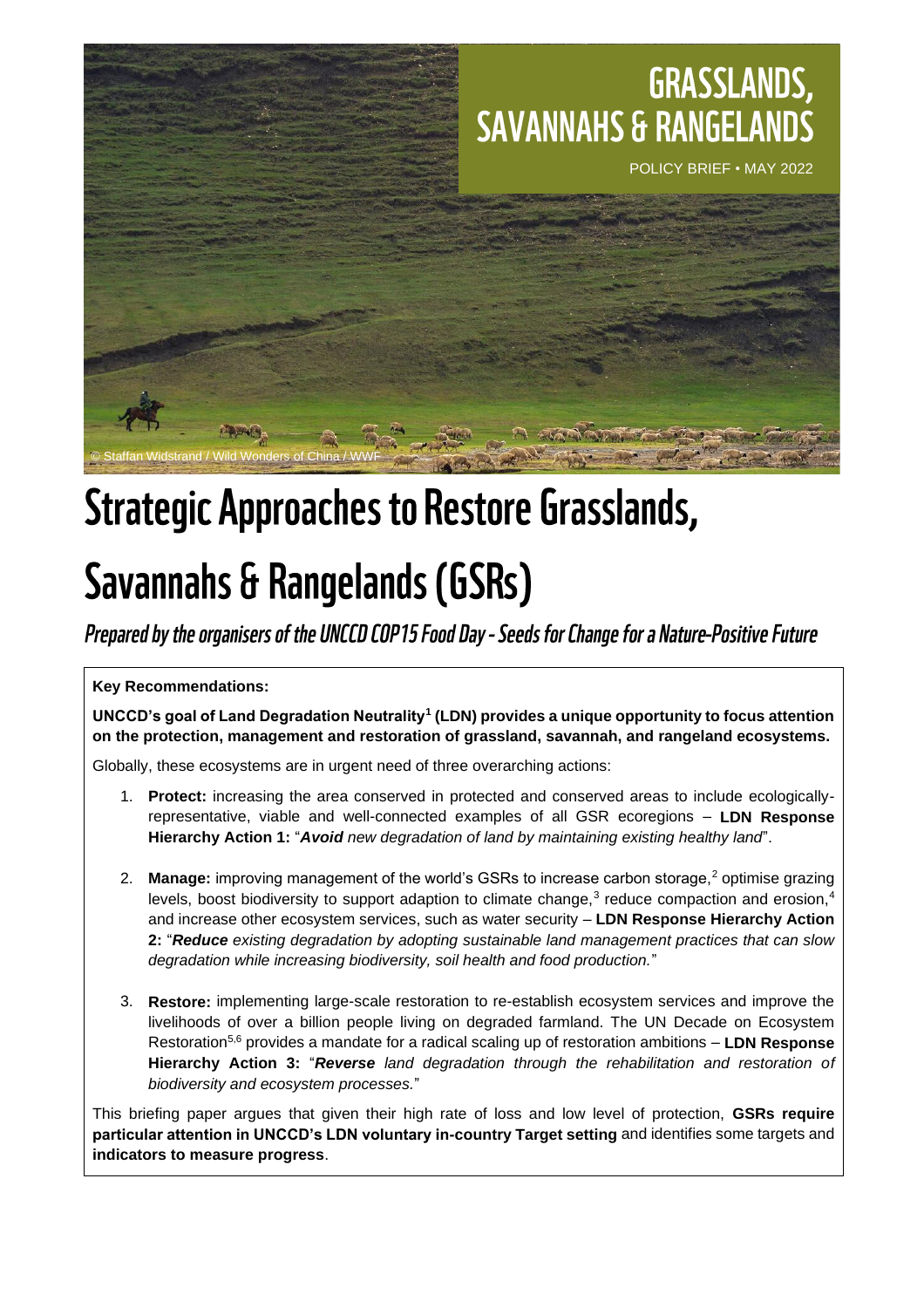Grasslands, Savannahs & Rangelands (GSRs) play critical but often forgotten roles in a wide range of ecosystem services, including biodiversity conservation, food production, and climate change mitigation and adaptation.



*Figure 1: Some of the ecosystem services from grasslands, savannahs, and rangelands*

Ecosystem services from GSRs are far more valuable than usually recognised.<sup>7</sup> They store carbon to mitigate climate change,<sup>8</sup> possibly better than forests in places at high fire risk,<sup>9</sup> with huge potential for restoration, which for many ecosystem, services can be achieved faster than for other ecosystems.<sup>10</sup> Grasslands cover 54% of the land.<sup>11</sup> They reduce desertification<sup>12</sup> and dust storms, and protect water supplies.<sup>13</sup> They support a quarter of the world's people, with huge cultural diversity, from gauchos in South America to nomads in Central Asia,<sup>14</sup> and contain many sacred landscapes.<sup>15</sup> Grasslands support food security<sup>16</sup> with natural grasslands providing feed for many livestock<sup>17</sup> and resources for wild food collection,<sup>18</sup> and grasslands also provide the source ecosystems for almost all agricultural lands. Sustainable pastoralism plays a key role in the maintenance of many ecosystem services. GSRs are critical to the 500 million people who identify themselves as pastoralists,<sup>19</sup> and on 15 March 2022, the United Nations General Assembly in New York unanimously declared 2026 the International Year of Rangelands & Pastoralists.<sup>20</sup> Regaining the health and sustainability of the world's GSR ecosystems is a critical component in the Nature Positive by 2030 movement.<sup>21</sup>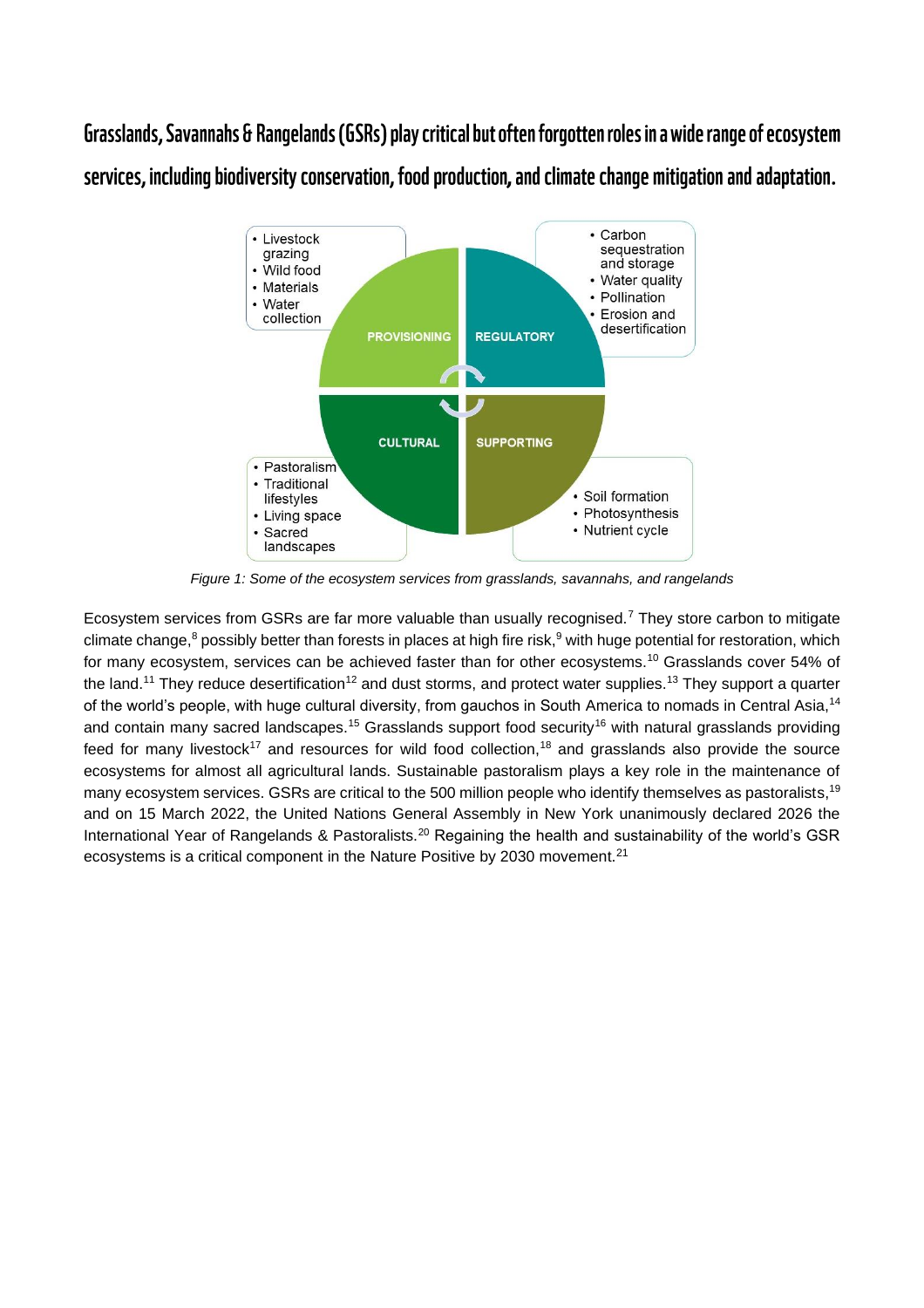But these ecosystems are amongst the most threatened in the world: under pressure on three fronts, from conversion, degradation, to the impacts of climate change.



#### **UNDERLYING PRESSURES**

Demographic change, migration, global food business, dietary shift, food wastage, over-consumption, perverse subsidies, civilian and military conflict

*Figure 2: Threats to grassland and savannah ecosystems*

Grassland ecosystems are at high risk. Over 40% have been converted.<sup>22</sup> From 1998 to 2013, 19% of grasslands, and 27% of rangelands showed persistent declining productivity trends.<sup>23</sup> Grasslands are poorly protected, with only 4.5% of temperate grasslands in protected areas,<sup>24</sup> leaving the biome liable to fragmentation and loss,<sup>25</sup> with national laws often too weak to provide security.<sup>26</sup>

Losses come from *conversion* to agricultural crops<sup>27</sup> and tree plantations,<sup>28,29</sup> the latter sometimes under the auspices of "reforestation policies";<sup>30</sup> from reseeding for intensive livestock production;<sup>31</sup> and through the impacts of urbanisation, $32$  transport infrastructure, $33$  mining  $34$  and other factors.

Equally serious, but harder to measure, are various forms of *degradation*, caused by changes in grazing (both over-<sup>35</sup> and under-grazing), drainage of wet grasslands, poor irrigation creating salinisation,<sup>36</sup> agrochemical<sup>37,38</sup> and other pollution, invasive species<sup>39</sup> and harmful recreational activities including off-road driving.<sup>40</sup>

Meanwhile, *climate change* increases the likelihood, frequency, and severity of many pressures, including droughts, $41$  floods and catastrophic fires, $42$  shifting the baseline for entire ecosystems.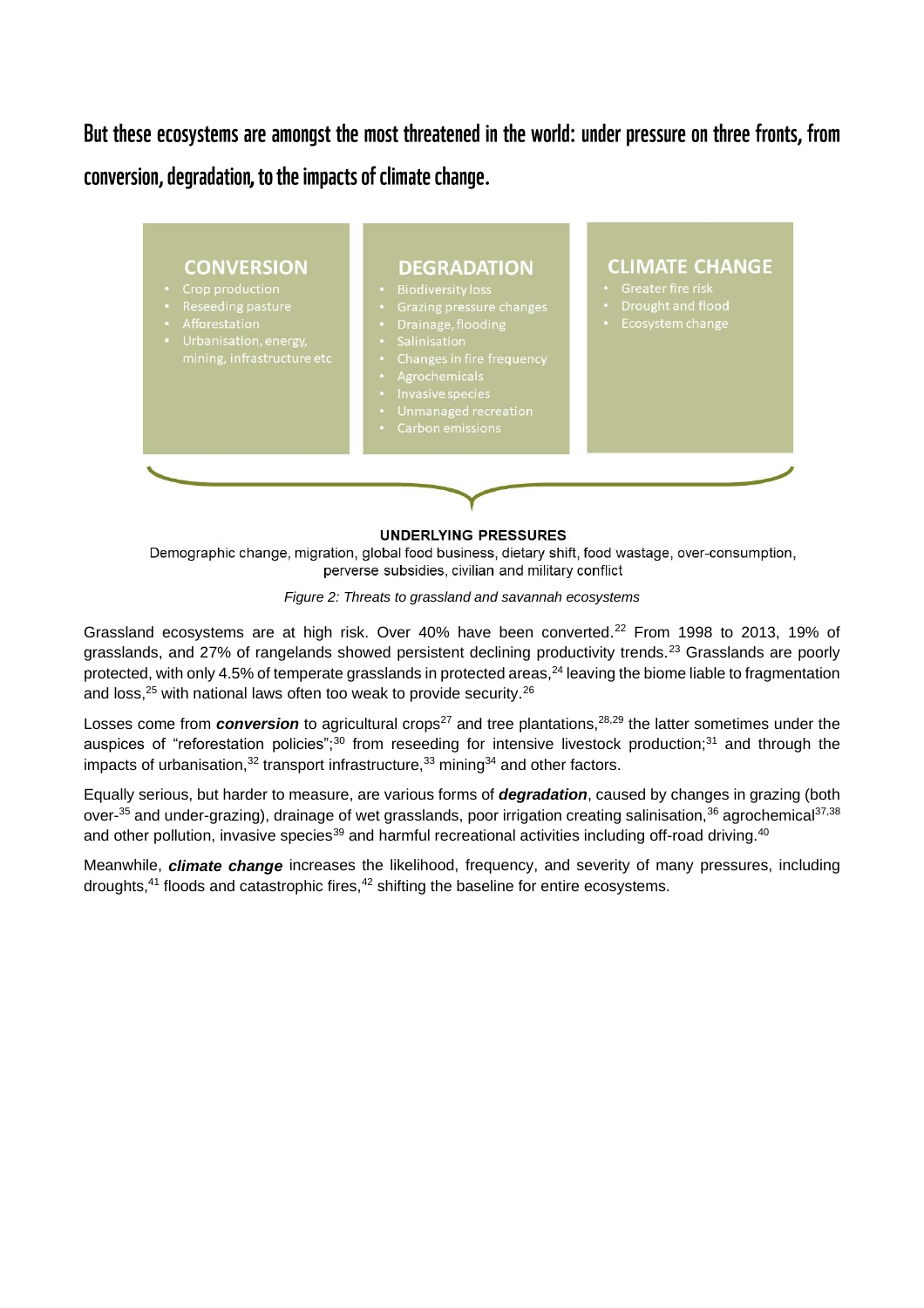**WWF requests that UNCCD, to support 128 Parties in setting the 2030 LDN targets, and with particular reference to the 250M hectares of farmland<sup>43</sup> that has already been voluntarily pledged for restoration:**

- **1) Develop a better understanding of status and trends in degraded and converted Grasslands, Savannahs and Rangelands (GSR)** including a measurable baseline against which to measure change
- **2) Place a stronger and more explicit focus on policies relating to grasslands, savannahs, and rangelands through**:
	- a) Explicitly including GSRs in LDN target setting, as well as other development and environmental plans, with a view to promoting large-scale ecological restoration
	- b) Promoting the restoration, protection, and sustainable management of degraded GSRs to regain productivity in places impacted by desertification, degradation, and drought, at national and international levels
	- c) Providing evidence of the important role of GSRs in food production, biodiversity conservation and the sequestration and storage of carbon and thus in climate change mitigation
- 3) **Identify successful GSR restoration approaches (tools and enabling conditions) that address ecological, cultural, and social needs, in particular**:
	- a) Improve the selection of tools for restoration so that they distinguish important GSR ecosystems that require conservation
	- b) Avoid and remove perverse incentives for countries addressing targets, including the risk of afforestation of ecologically significant GSRs with plantations<sup>44,45,46</sup>
- **4) Agree measurable targets for GSR restoration as a component of LDN:**
	- a) Targets for carbon sequestration in the 250 million ha of farmland already committed by countries towards the UNCCD LDN targets
	- b) Targets for restoration of natural GSR ecosystems, inside and outside protected and conserved areas

### **This policy brief is in alignment with:**

- The UN's 2026 International Year of Rangelands & Pastoralists (IYRP)<sup>47</sup>
- The UN Decade on Ecosystem Restoration<sup>48, 49</sup>
- The IUCN's resolution on Protecting and restoring endangered grassland and savannah ecosystems<sup>50</sup>